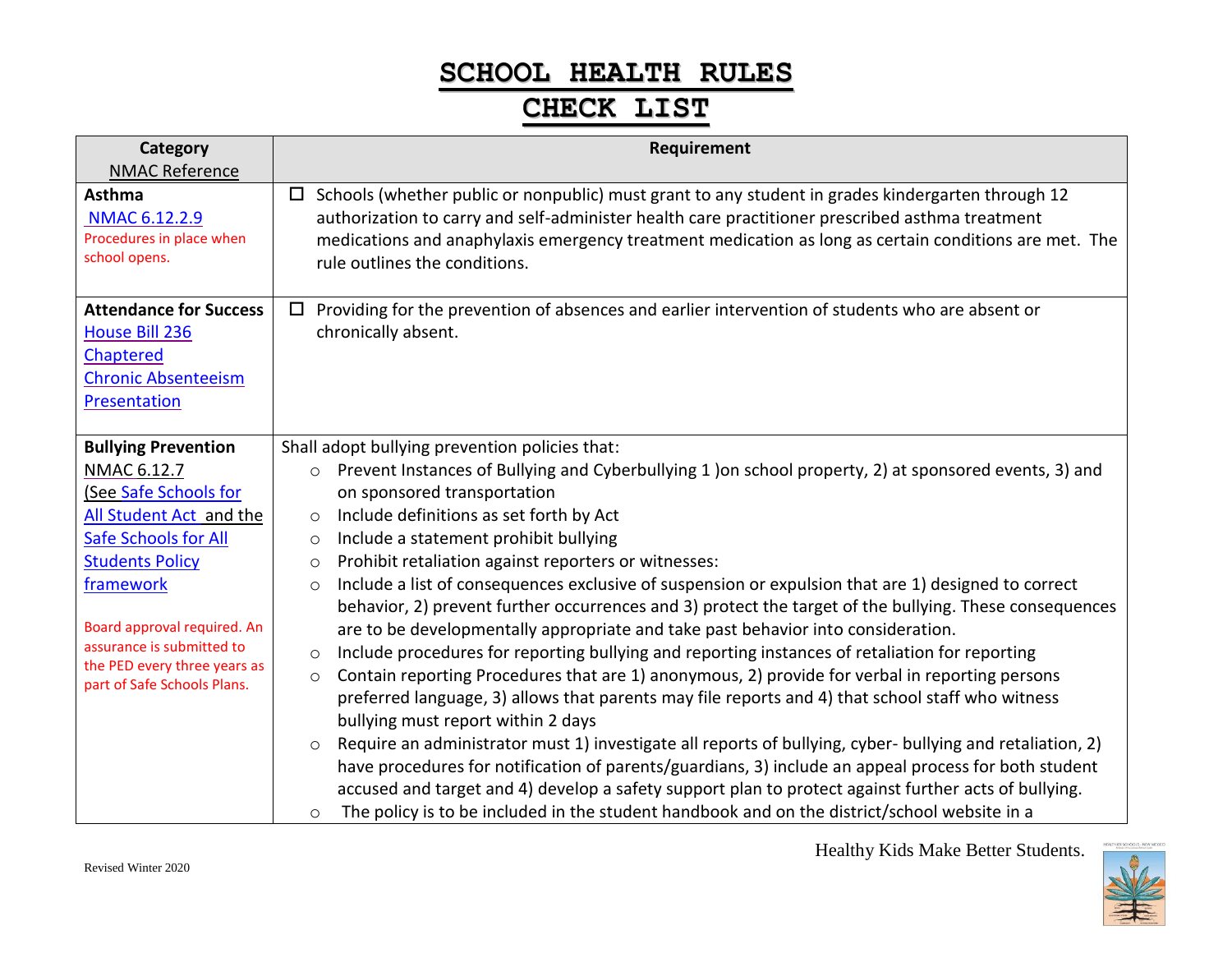| Category                                                                                                                                                                                                                                           | Requirement                                                                                                                                                                                                                                                                                                                                                                                                                                                                                                                                                                                                    |
|----------------------------------------------------------------------------------------------------------------------------------------------------------------------------------------------------------------------------------------------------|----------------------------------------------------------------------------------------------------------------------------------------------------------------------------------------------------------------------------------------------------------------------------------------------------------------------------------------------------------------------------------------------------------------------------------------------------------------------------------------------------------------------------------------------------------------------------------------------------------------|
| <b>NMAC Reference</b>                                                                                                                                                                                                                              |                                                                                                                                                                                                                                                                                                                                                                                                                                                                                                                                                                                                                |
|                                                                                                                                                                                                                                                    | developmentally and culturally appropriate language.<br>Establish 1) a prevention program for students aligned with Heath Education Content Standards, 2)<br>$\circ$<br>provide annual training from 20-21 SY forward for all school personnel with significant contact with<br>$\circ$<br>students, 3) provide information regarding the policy in new employee training and 4) identify a point<br>of contact for all bullying related concerns.                                                                                                                                                             |
|                                                                                                                                                                                                                                                    | Resources at PED's Stop Bullying in New Mexico Schools website at<br>$\circ$                                                                                                                                                                                                                                                                                                                                                                                                                                                                                                                                   |
|                                                                                                                                                                                                                                                    | https://webnew.ped.state.nm.us/bureaus/safe-healthy-schools/bullying-prevention/                                                                                                                                                                                                                                                                                                                                                                                                                                                                                                                               |
| <b>Corporal Punishment</b><br><b>Elimination</b><br><b>NMAC 7.20.11</b>                                                                                                                                                                            | Eliminates Corporal Punishment<br>$\circ$                                                                                                                                                                                                                                                                                                                                                                                                                                                                                                                                                                      |
| <b>Diabetes</b>                                                                                                                                                                                                                                    | Schools (whether public or nonpublic) are required to grant to any student in grades kindergarten<br>$\circ$                                                                                                                                                                                                                                                                                                                                                                                                                                                                                                   |
| <b>NMAC 6.12.8</b><br>Procedures in place when<br>school opens.                                                                                                                                                                                    | through 12 authorization to carry and use equipment and supplies, for storage and disposal of sharps, for<br>self-assessment and for self-administration of diabetes treatment medications prescribed by a health<br>care practitioner as long as certain conditions are met. The rule outlines the conditions.                                                                                                                                                                                                                                                                                                |
| <b>Emergency Drills</b>                                                                                                                                                                                                                            | An emergency drill shall be conducted in each public and private school once a week during the first four                                                                                                                                                                                                                                                                                                                                                                                                                                                                                                      |
| NMAC 6.29.1.7<br>(See Safe Schools Plan<br><b>Guidance Document)</b><br>Procedures in place when<br>school opens. An assurance<br>is submitted in conjunction<br>with three year rotating<br>cycle for site-specific Safe<br><b>Schools Plans.</b> | weeks of the school year. Of these:<br>$\circ$ One (1) shall be shelter-in-place that includes preparation to respond to an active shooter;<br>One (1) shall be an evacuation drill;<br>$\circ$<br>$\circ$ Two (2) shall be fire drills.<br>During the rest of the school year, each school shall conduct at least four (4) additional emergency drills, at<br>least two (2) of which shall be fire drills.<br>In locations where a fire department is maintained, a member of the fire department shall be requested to be in<br>attendance for the purpose of giving instruction and constructive criticism. |
| <b>Emergency</b>                                                                                                                                                                                                                                   | $\Box$ This rule allows access to emergency medications (albuterol and epinephrine) in the school setting                                                                                                                                                                                                                                                                                                                                                                                                                                                                                                      |
| <b>Medications in Schools</b>                                                                                                                                                                                                                      | through use of a stock supply. Stock emergency medications are intended for students who have not been                                                                                                                                                                                                                                                                                                                                                                                                                                                                                                         |
| <b>NMAC 7.30.12</b>                                                                                                                                                                                                                                | diagnosed with conditions associated with respiratory distress, or anaphylaxis, or who may have been                                                                                                                                                                                                                                                                                                                                                                                                                                                                                                           |
| (NM Department of                                                                                                                                                                                                                                  | diagnosed but do not have the medication(s) accessible while at school.                                                                                                                                                                                                                                                                                                                                                                                                                                                                                                                                        |
| Health Rule)                                                                                                                                                                                                                                       | $\Box$ NMAC 7.30.12 contains specific requirements and information related to:<br><b>HEALTHER SC</b>                                                                                                                                                                                                                                                                                                                                                                                                                                                                                                           |

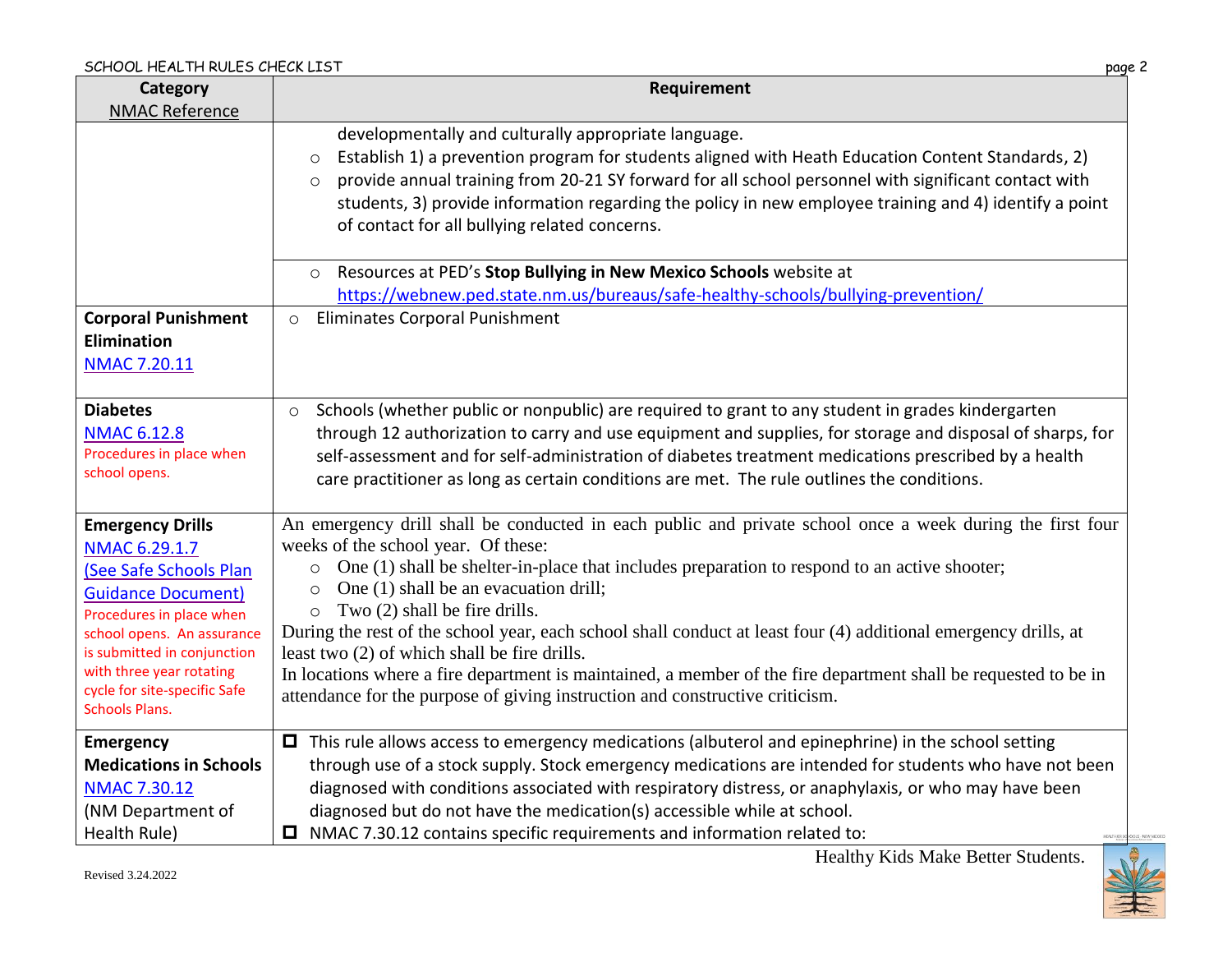| Category<br><b>NMAC Reference</b>                                                                                                                     | Requirement                                                                                                                                                                                                                                                                                                                                                                                                                                                                                                                                                                                                                                                                              |
|-------------------------------------------------------------------------------------------------------------------------------------------------------|------------------------------------------------------------------------------------------------------------------------------------------------------------------------------------------------------------------------------------------------------------------------------------------------------------------------------------------------------------------------------------------------------------------------------------------------------------------------------------------------------------------------------------------------------------------------------------------------------------------------------------------------------------------------------------------|
|                                                                                                                                                       | o Standing orders<br>o Storage provisions (albuterol and epinephrine)<br>o Disposal<br>o Procurement and maintenance of emergency medications<br>o Training for school districts<br>o Administration of emergency medications (albuterol and epinephrine)<br>o Prevention of respiratory distress and severe allergic reactions                                                                                                                                                                                                                                                                                                                                                          |
| <b>Gun Free Schools Act</b><br>of 1994<br><b>NMAC 6.12.4</b><br>Sec. 14601. Gun-Free<br>Requirements<br>Data requirement<br>submission through STARS. | Each State receiving Federal funds under this Act shall have in effect a State law requiring local<br>$\circ$<br>educational agencies to expel from school for a period of not less than one year a student who is<br>determined to have brought a weapon to a school, except that such State law shall allow the chief<br>administering officer of such local educational agency to modify such expulsion requirement for a student<br>on a case-by-case basis.                                                                                                                                                                                                                         |
| <b>Health Education</b><br>NMAC:                                                                                                                      | Provide Health Education in all first through twelfth grades' curriculum aligned to the Health Education<br>$\circ$<br>Content Standards with Benchmarks and Performance Standards.                                                                                                                                                                                                                                                                                                                                                                                                                                                                                                      |
| 6.12.2.10<br>6.12.6<br>6.29.1<br>6.29.6<br><b>Health Standards</b>                                                                                    | For all districts and high school charter schools: a health education implementation plan for the 2012-<br>$\circ$<br>2013 and subsequent school years, including in which grade health education will be required and how<br>the course aligns with the department content and performance standards.<br>(Note: This is a graduation requirement- plans are required from Charter schools with any combination of students in<br>grades 9-12.)                                                                                                                                                                                                                                          |
| <b>Supplement Guide</b>                                                                                                                               | A policy that will ensure that parents have the ability to request that their child be exempted from the<br>$\circ$<br>parts of the health education curriculum that address sexuality education performance standards. The<br>policy shall include, but is not limited to:<br>$\circ$ The process for parents to request an exemption from the parts of the health education curriculum<br>that address the sexuality performance standards; and<br>How alternative lessons are established for the exempted parts of the curriculum.<br>(Note: This is a requirement for Health Education, first through twelfth grades. All Charter schools must have an Opt<br>out policy in place.) |

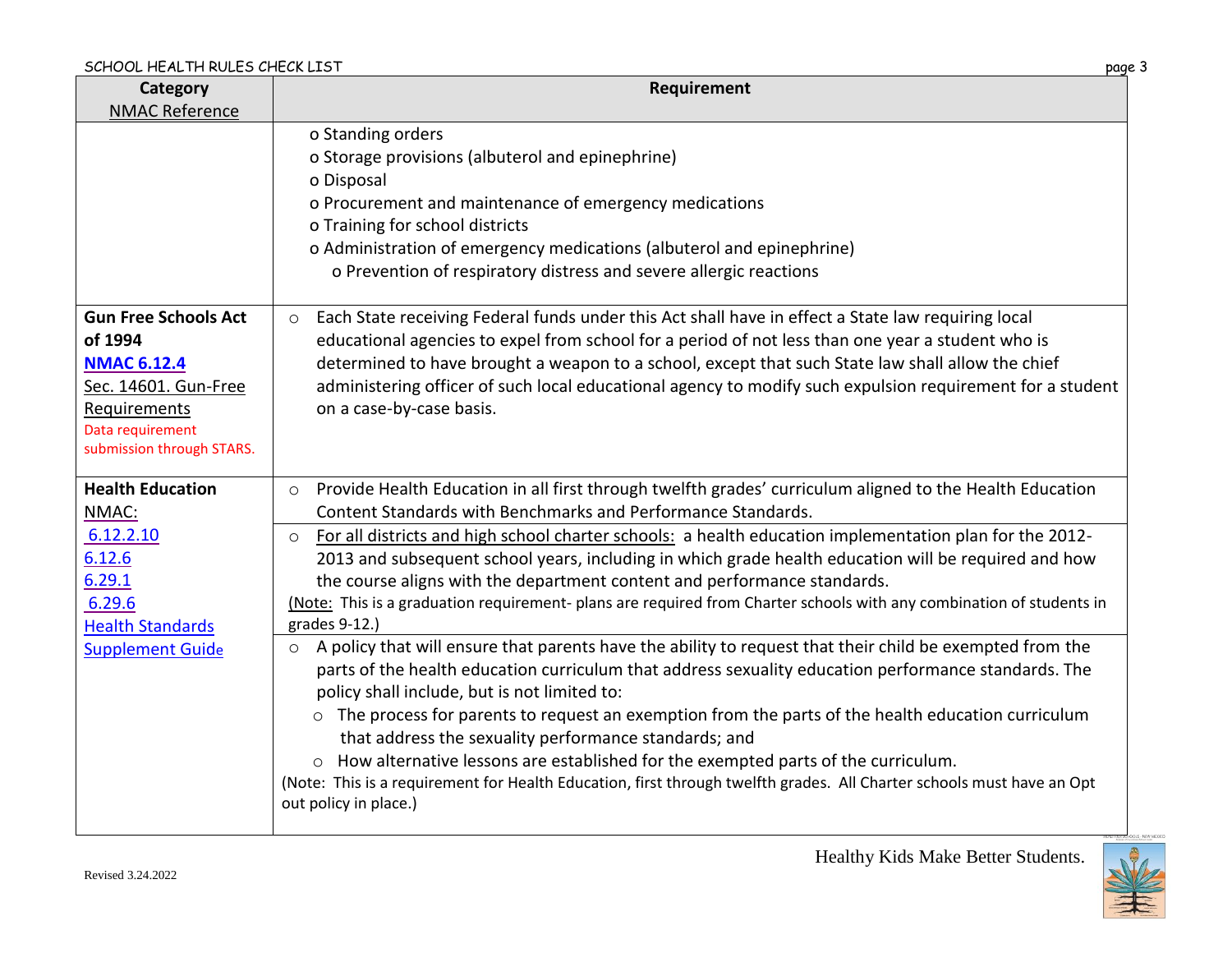| Category                                             | Requirement                                                                                                      |
|------------------------------------------------------|------------------------------------------------------------------------------------------------------------------|
| <b>NMAC Reference</b>                                |                                                                                                                  |
| <b>Health Services</b>                               | $\Box$ 6.29.1.11 H. Support services. Districts and charter schools shall provide support service programs which |
| NMAC:                                                | strengthen the instructional program. Required support service programs are: library media, school               |
| 6.12.6                                               | counseling and health services. Support services shall:                                                          |
| 6.29.1                                               | have a written, delivered and assessed program, K-12;<br>(1)                                                     |
|                                                      | (2)<br>provide licensed staff to develop and supervise the program;                                              |
|                                                      | (3)<br>be assessed as part of the EPSS process; and                                                              |
|                                                      | (4)<br>support the local curriculum and EPSS.                                                                    |
|                                                      |                                                                                                                  |
| <b>Homeless Student</b>                              | In the case of a complaint filed pursuant to the McKinney-Vento Education for Homeless Children and<br>$\circ$   |
| <b>Education</b>                                     | Youth Act, relating to a dispute not resolved at the district level, the Local Education Agency (LEA) shall      |
| <b>NMAC 6.10.3</b>                                   | forward PED's dispute resolution process form along with the LEA's written explanation of the school's           |
| McKinney-Vento                                       | decision to PED's homeless liaison within 5 calendar days of the LEA's final decision.                           |
| <b>Homeless Assistance</b>                           | The McKinney Vento Act requires all state and local education agencies to develop, review and revise<br>$\circ$  |
| Act: 42 U.S.C. 11431-                                | their policies to remove barriers to the enrollment and retention in school of children and youth                |
| 11436                                                | experiencing homelessness.                                                                                       |
| Local boards must approve                            | Every LEA must designate an appropriate staff person as a local homeless education liaison. McKinney-<br>$\circ$ |
| polices per McKinney-Vento                           | Vento Act local liaisons must ensure that:                                                                       |
| act. Homeless data is<br>required to be submitted in | Children and youth in homeless situations are identified;<br>$\circ$                                             |
| <b>STARS (information comes)</b>                     | Homeless students enroll in, and have full and equal opportunity to succeed in school;<br>$\circ$                |
| out every fall).                                     | Homeless students/families receive educational services for which they are eligible (Head Start,<br>$\circ$      |
| https://webnew.ped.state.n                           | preschool programs, referrals to health and other appropriate services etc.)                                     |
| m.us/bureaus/student-                                | Parents/guardians of homeless students are informed of educational/related opportunities<br>$\circ$              |
| success-wellness/mckinney-<br>vento/                 | available to their children, and given chances to join in education;                                             |
|                                                      | Parents, guardians, and unaccompanied youth are fully informed of all available transportation<br>$\circ$        |
|                                                      | services including the option of transporting the homeless student to the school of origin;                      |
|                                                      | Enrollment disputes are mediated in accordance with the requirements of the Act; and<br>$\circ$                  |
|                                                      | ○ Public notice of the educational rights of homeless students is disseminated to locations where                |
|                                                      | homeless congregate.                                                                                             |
|                                                      |                                                                                                                  |
|                                                      |                                                                                                                  |
|                                                      |                                                                                                                  |



W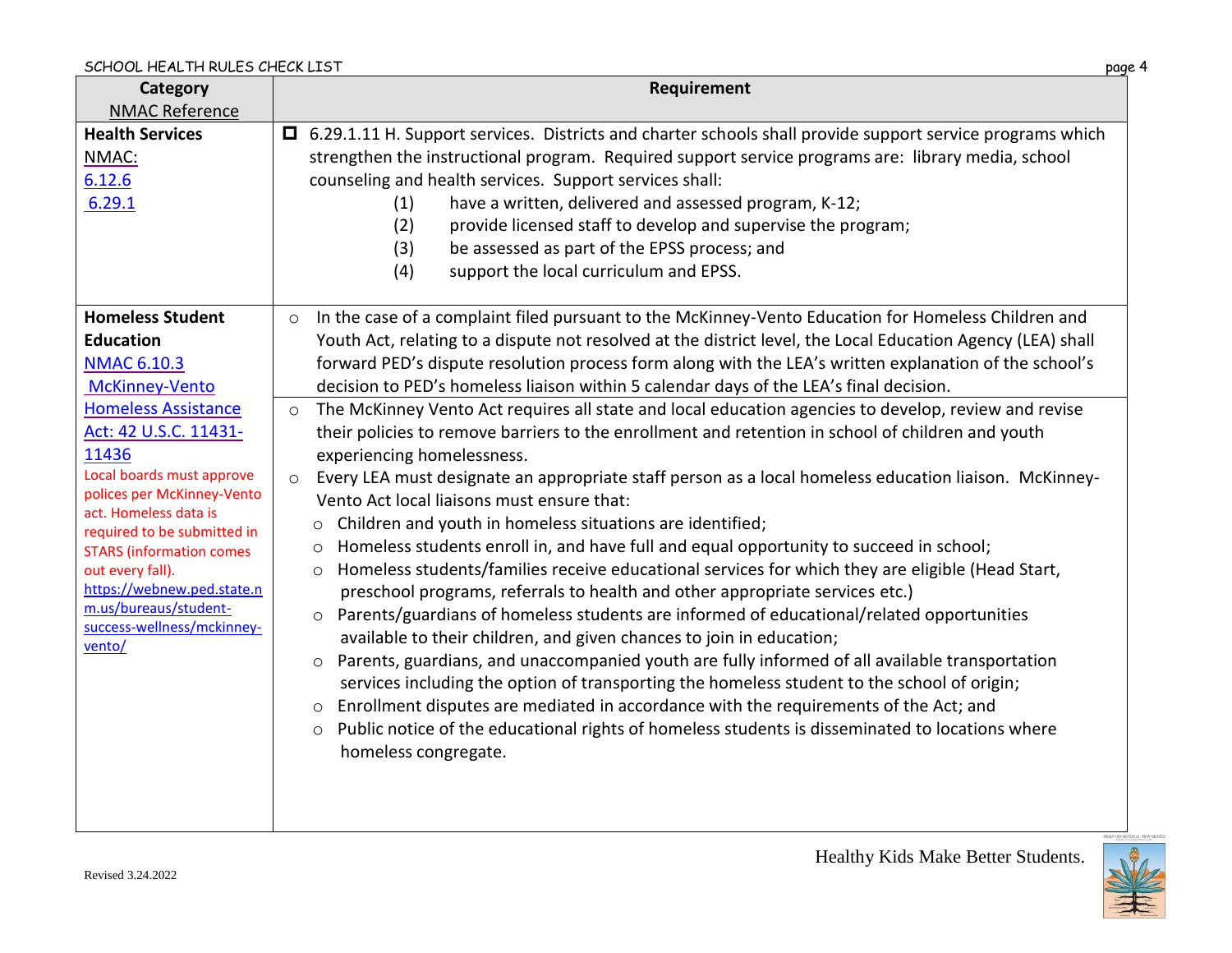| Category<br><b>NMAC Reference</b>                                                                                                                                     | Requirement                                                                                                                                                                                                                                                                                                                                                                                                                                                                                                                                                                                                                                                       |
|-----------------------------------------------------------------------------------------------------------------------------------------------------------------------|-------------------------------------------------------------------------------------------------------------------------------------------------------------------------------------------------------------------------------------------------------------------------------------------------------------------------------------------------------------------------------------------------------------------------------------------------------------------------------------------------------------------------------------------------------------------------------------------------------------------------------------------------------------------|
| <b>Human</b><br>Immunodeficiency<br>Virus (HIV)<br>NMAC 6.12.2.10                                                                                                     | Provide instruction about HIV (included in the Health Education Curriculum).<br>$\circ$<br>A policy that:<br>$\circ$<br>o Ensures that all students with HIV/AIDS have appropriate access to public education and that their<br>rights to privacy are protected; and<br>Ensures that the rights to privacy of all school employees infected with HIV are protected.                                                                                                                                                                                                                                                                                               |
| <b>Immunizations</b><br>NMAC 6.12.2.8<br><b>See Health Services</b><br>Rule)                                                                                          | Ensure all enrolled students have satisfactory evidence of commencement or completion of<br>$\circ$<br>immunization in accordance with the immunization schedule and rules and regulations of the Public<br>Health Division, Department of Health.<br>These records are confidential and must be maintained by the school.<br>$\circ$<br>Exemption Process (certificate from physician attesting immunization would seriously endanger<br>$\circ$<br>the life or health of child or certification expressing religious teaching requires reliance upon<br>prayer or spiritual means alone for healing).<br>McKinney-Vento Homeless Education exception<br>$\circ$ |
| <b>Lifesaving Skills (CPR)</b><br>NMAC 6.29.1.11                                                                                                                      | In ninth through twelfth grade, all health education courses shall include lifesaving skills training that<br>$\circ$<br>follows nationally recognized guidelines for hands-on psychomotor skills cardiopulmonary<br>resuscitation training. Students shall be trained to:<br>recognize the signs of a heart attack;<br>$\circ$<br>use an automated external defibrillator; and<br>$\circ$<br>perform the Heimlich maneuver for choking victims.<br>$\circ$                                                                                                                                                                                                       |
| <b>Nutrition: Competitive</b><br><b>Food Sales</b><br>NMAC:<br>6.12.5<br>6.12.6<br><b>See Wellness Policy</b><br><b>Formation and</b><br><b>Implementation Guide)</b> | Guidelines for a la carte offerings.<br>$\circ$<br>Guidelines for school sponsored fundraisers during the normal school hours including the stipulation that<br>$\circ$<br>no fundraiser may be conducted in competition with school meals in the food service area during meal<br>service. A fundraiser may be conducted only for up to one school day on two occasions per semester or<br>trimester term in a school that participates in United States department of agriculture school meal<br>programs.                                                                                                                                                      |

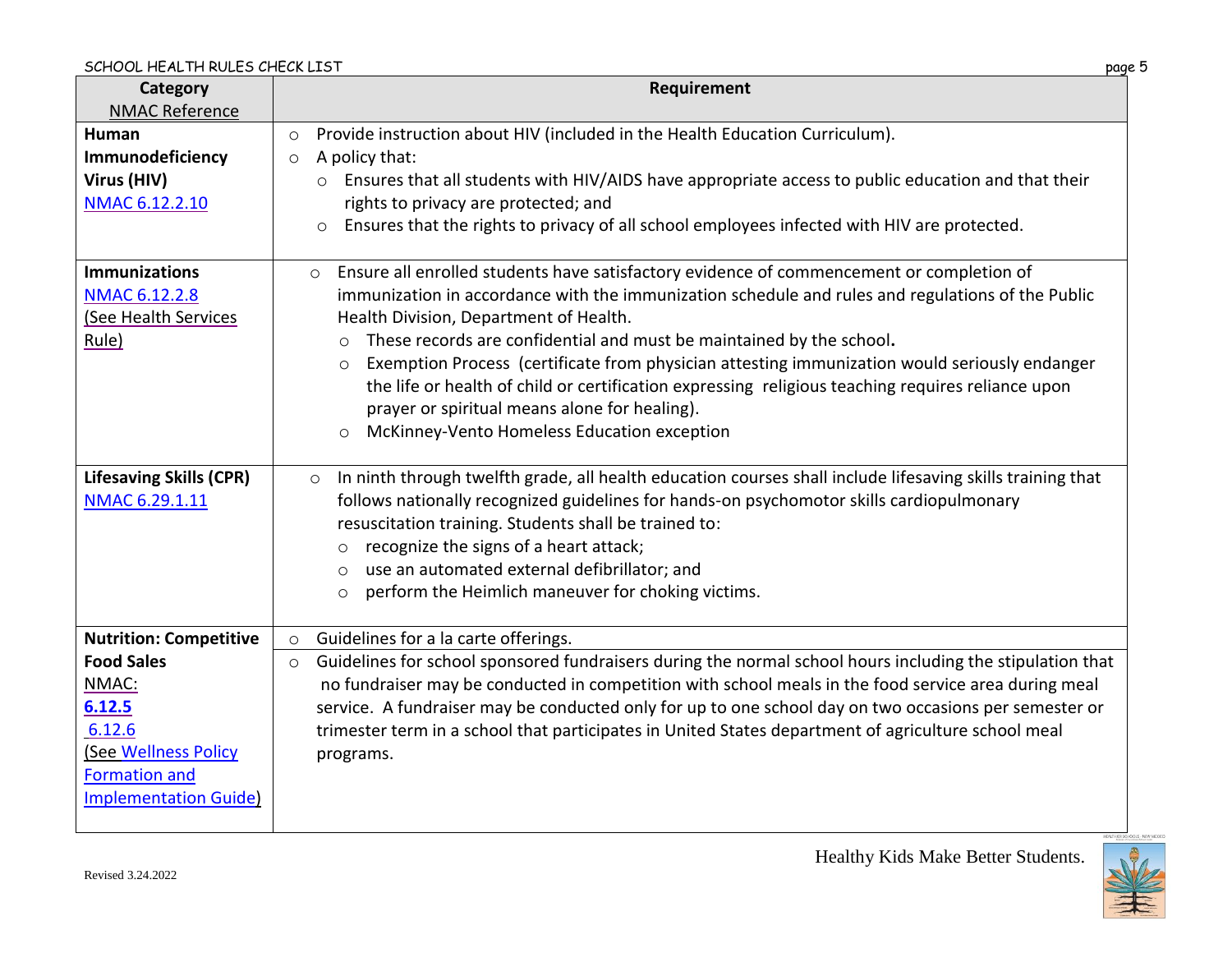| Category                                                                                                                                      | Requirement                                                                                                                                                                                                                                                                                                                                                                                                                                                            |
|-----------------------------------------------------------------------------------------------------------------------------------------------|------------------------------------------------------------------------------------------------------------------------------------------------------------------------------------------------------------------------------------------------------------------------------------------------------------------------------------------------------------------------------------------------------------------------------------------------------------------------|
| <b>NMAC Reference</b>                                                                                                                         |                                                                                                                                                                                                                                                                                                                                                                                                                                                                        |
| <b>Pest ControlNMAC</b><br>6.29.1.9<br>An assurance is submitted<br>to the PED every three years<br>in conjunction with safe<br>school plans. | Develop procedures for the implementation of pest management with consideration for reducing the<br>$\circ$<br>possible impact of pesticide use on human health and the environment, including people with special<br>sensitivities to pesticides (part of Safe Schools Plan).                                                                                                                                                                                         |
| <b>Physical Activity</b><br><b>NMAC 6.12.6</b><br>(See Wellness Policy<br><b>Formation and</b><br><b>Implementation Guide)</b>                | Guidelines to provide physical activity opportunities to students before, during and/or after school.<br>$\circ$                                                                                                                                                                                                                                                                                                                                                       |
| <b>Physical Education</b><br>NMAC:<br>6.12.5<br>6.29.1<br>6.29.9                                                                              | Provide Physical Education in the following grades:<br>$\circ$<br>All first through eighth grades<br>$\circ$<br>one unit in physical education, as determined by each school district, which may include a physical<br>$\circ$<br>education program that meets state content and performance standards or participation in marching<br>band, junior reserve officers' training corps or interscholastic sports sanctioned by the New Mexico<br>activities association. |
| <b>Safe Schools Plan</b><br>NMAC:<br>6.29.1<br>6.12.6<br>PED has developed a three<br>year rotating review cycle.<br>Safe Schools web page    | School safety plans at each school building including but not limited to:<br>$\circ$<br>School Policy and Procedures,<br>$\circ$<br>Prevention Policy and Procedures,<br>O<br><b>Emergency Operation Plan including:</b><br>$\circ$<br>Prevention,<br>٠<br>Protection,<br>Mitigation,<br>Response, and<br>Recovery.                                                                                                                                                    |

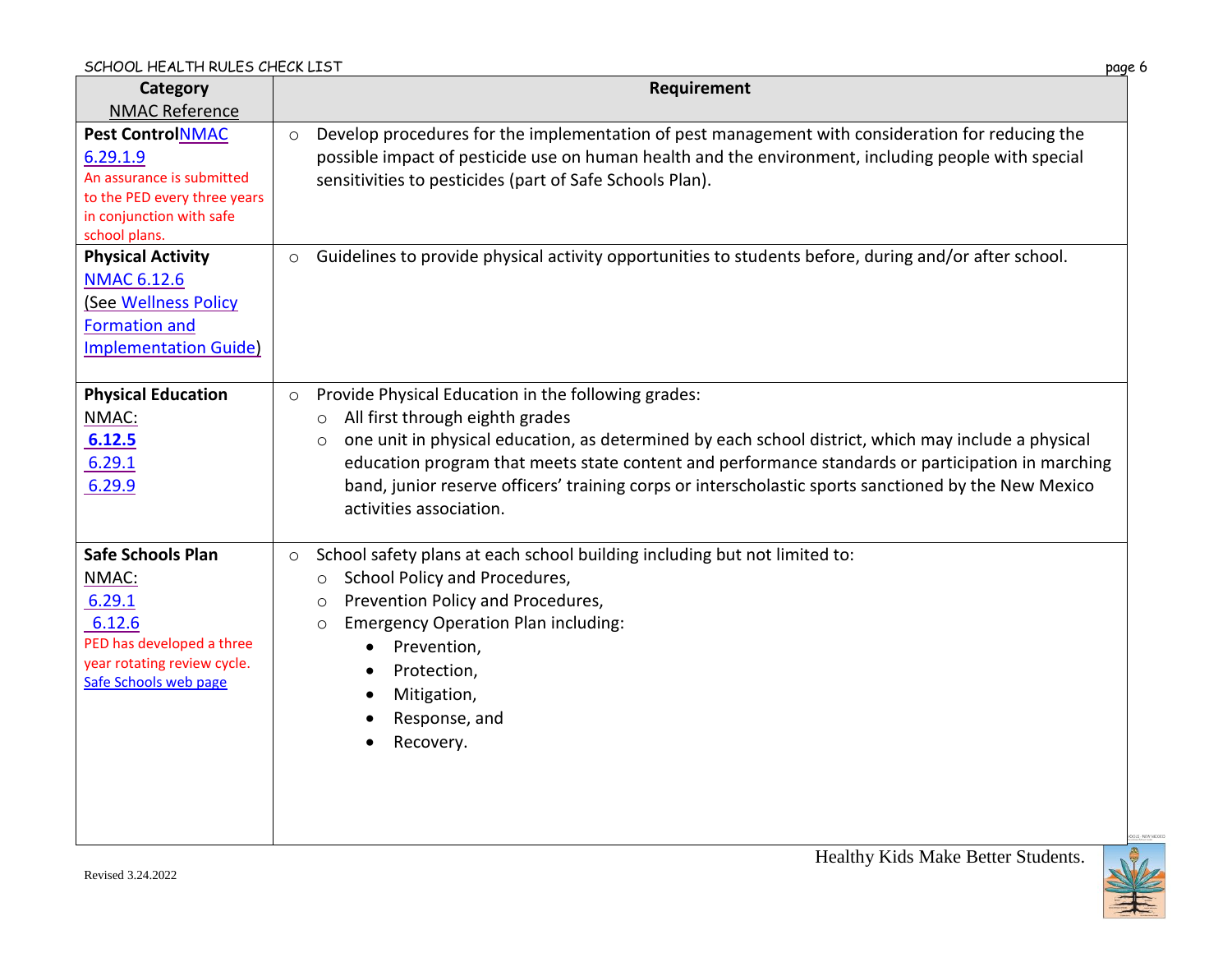| Category<br><b>NMAC Reference</b>                                                                                                                                                              | Requirement                                                                                                                                                                                                                                                                                                                                                                                                                                                                                                                                      |
|------------------------------------------------------------------------------------------------------------------------------------------------------------------------------------------------|--------------------------------------------------------------------------------------------------------------------------------------------------------------------------------------------------------------------------------------------------------------------------------------------------------------------------------------------------------------------------------------------------------------------------------------------------------------------------------------------------------------------------------------------------|
| <b>School Athletic Equity</b><br><b>NMAC 6.13.4</b><br><b>Find forms and</b><br>information here<br><b>Required Yearly with</b><br>submission to the PED                                       | The School Athletics Equity Act pertains to schools which have an athletics program for grades seven<br>$\bullet$<br>through twelve. The rule/law outlines data that must be submitted to the PED annually (due August 30 <sup>th</sup><br>of year following given school year) including a Title IX assurance.                                                                                                                                                                                                                                  |
| <b>School Health Advisory</b><br><b>Council (SHAC)</b><br><b>NMAC 6.12.6</b><br><b>Wellness Policy web</b><br>page<br>Each local board of<br>education is to establish and<br>maintain a SHAC. | Establish and maintain a SHAC. The SHACs are responsible to:<br>$\circ$<br>Meet at least two times annually; and<br>Make recommendations to the board in the development or revision; implementation; and<br>$\circ$<br>evaluation of the Wellness Policy.<br>The SHAC must consists of:<br>$\Box$<br>Parent(s)<br>$\circ$<br>School food authority personnel<br>$\circ$<br>School board member(s)<br>$\circ$<br>School administrator(s)<br>$\circ$<br><b>School Staff</b><br>$\circ$<br>Student(s)<br>$\circ$<br>Community member(s)<br>$\circ$ |
| <b>Social and Emotional</b><br>Wellbeing<br>NMAC:<br>6.12.6<br>6.29.1                                                                                                                          | A plan addressing the behavioral health needs of all students.<br>$\circ$                                                                                                                                                                                                                                                                                                                                                                                                                                                                        |
| <b>Staff Wellness</b><br>NMAC:<br>6.12.6<br><b>Wellness Policy</b>                                                                                                                             | A plan addressing the staff wellness needs of all school staff that minimally ensures an equitable work<br>$\circ$<br>environment and meets the American with Disabilities Act, Part III.                                                                                                                                                                                                                                                                                                                                                        |

画  $\sqrt{}$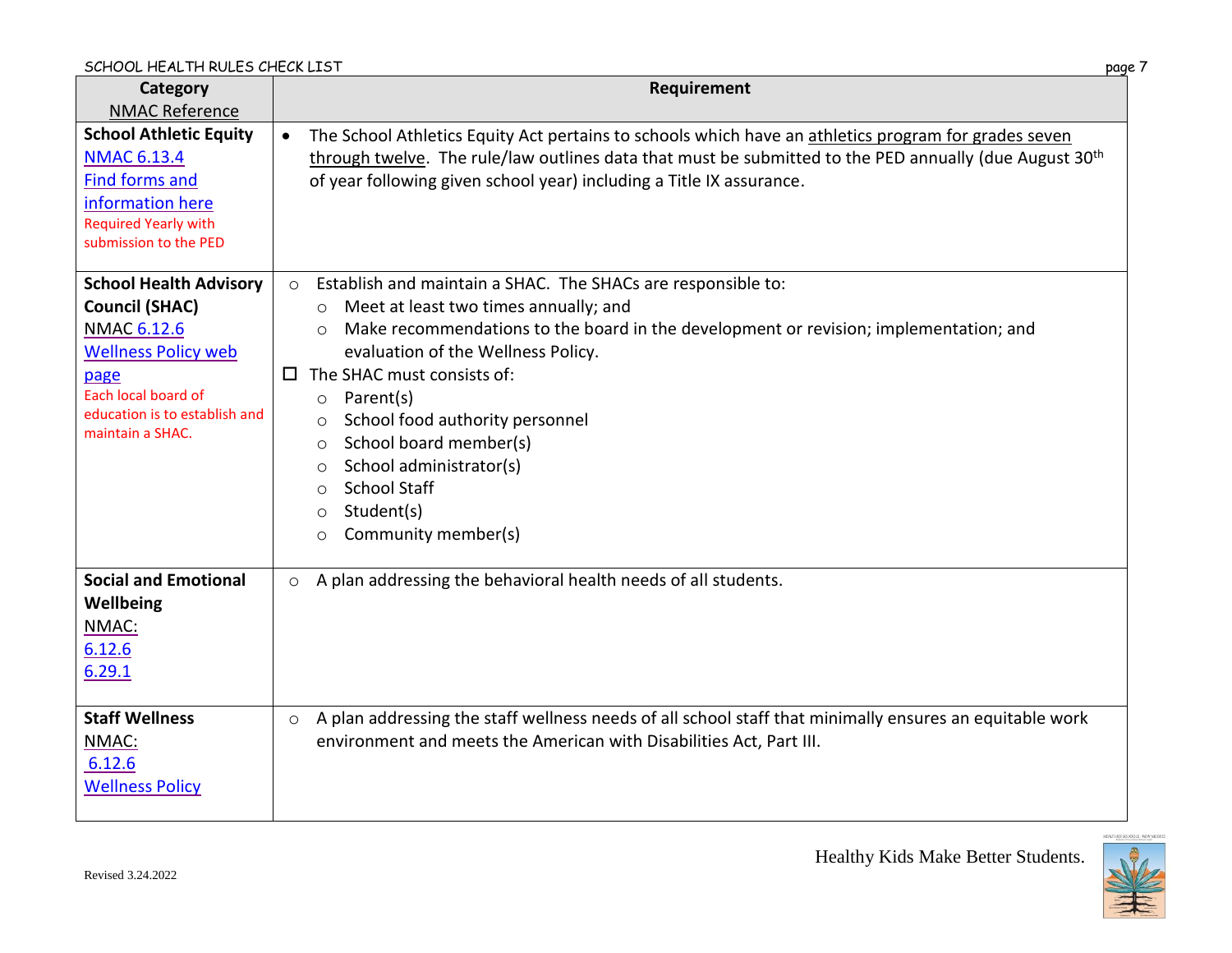| Category                                                    | Requirement                                                                                                                                                                                                                                                                                                                                                                                                                                                                                                                                                                                                 |
|-------------------------------------------------------------|-------------------------------------------------------------------------------------------------------------------------------------------------------------------------------------------------------------------------------------------------------------------------------------------------------------------------------------------------------------------------------------------------------------------------------------------------------------------------------------------------------------------------------------------------------------------------------------------------------------|
| <b>NMAC Reference</b>                                       |                                                                                                                                                                                                                                                                                                                                                                                                                                                                                                                                                                                                             |
| <b>Tobacco, Alcohol and</b>                                 | A policy that includes:<br>$\circ$                                                                                                                                                                                                                                                                                                                                                                                                                                                                                                                                                                          |
| <b>Drug Free School</b>                                     | Prohibiting tobacco, alcoholic beverage possession or use, and illicit drug possession or use by                                                                                                                                                                                                                                                                                                                                                                                                                                                                                                            |
| <b>Districts</b>                                            | students, school staff, parents, and school visitors in school buildings, on school property, and at                                                                                                                                                                                                                                                                                                                                                                                                                                                                                                        |
| <b>NMAC 6.12.4</b>                                          | school functions away from school property;                                                                                                                                                                                                                                                                                                                                                                                                                                                                                                                                                                 |
| Local board approval                                        | Procedures for communicating this policy to students, school staff, parents, school visitors and the<br>$\circ$                                                                                                                                                                                                                                                                                                                                                                                                                                                                                             |
| required. An assurance is                                   | community; and                                                                                                                                                                                                                                                                                                                                                                                                                                                                                                                                                                                              |
| submitted to the PED every                                  | Provisions for enforcement of this policy.<br>$\circ$                                                                                                                                                                                                                                                                                                                                                                                                                                                                                                                                                       |
| three years, via WebEPSS, in<br>conjunction with three year |                                                                                                                                                                                                                                                                                                                                                                                                                                                                                                                                                                                                             |
| rotating cycle for site-                                    | "Tobacco" means substances that include, but are not limited to cigarettes, cigars, chewing tobacco, dipping tobacco,                                                                                                                                                                                                                                                                                                                                                                                                                                                                                       |
| specific safe school plans.                                 | snuff and similar substances (districts, in many cases, have strengthened their own policy to be inclusive of e-                                                                                                                                                                                                                                                                                                                                                                                                                                                                                            |
|                                                             | cigarettes.)                                                                                                                                                                                                                                                                                                                                                                                                                                                                                                                                                                                                |
|                                                             |                                                                                                                                                                                                                                                                                                                                                                                                                                                                                                                                                                                                             |
| <b>Unsafe School Choice</b>                                 | The department identifies persistently dangerous schools as follows:<br>$\circ$                                                                                                                                                                                                                                                                                                                                                                                                                                                                                                                             |
| Option                                                      | 1) For three (3) consecutive school years, the school has experienced expulsions for greater than five                                                                                                                                                                                                                                                                                                                                                                                                                                                                                                      |
| <b>NMAC 6.19.3</b>                                          | percent (5%) of the student enrollment for incidents reported in the school district's "safe schools                                                                                                                                                                                                                                                                                                                                                                                                                                                                                                        |
|                                                             | report," as required by Section 22-10A-33, NMSA 1978, under the violence and vandalism codes and                                                                                                                                                                                                                                                                                                                                                                                                                                                                                                            |
| <b>Reported in STARS</b>                                    | definitions - violence codes 01 through 06 "assault and battery"; and                                                                                                                                                                                                                                                                                                                                                                                                                                                                                                                                       |
|                                                             | The school has expelled one or more student (s) for knowingly bringing a weapon to school in violation<br>2)                                                                                                                                                                                                                                                                                                                                                                                                                                                                                                |
|                                                             | of Section 22-5-4.7, NMSA 1978, and/or any policy of the district implementing this provision (violence                                                                                                                                                                                                                                                                                                                                                                                                                                                                                                     |
|                                                             | and vandalism codes and definitions - firearms possession codes 61 through 63).                                                                                                                                                                                                                                                                                                                                                                                                                                                                                                                             |
|                                                             | $\circ$                                                                                                                                                                                                                                                                                                                                                                                                                                                                                                                                                                                                     |
|                                                             |                                                                                                                                                                                                                                                                                                                                                                                                                                                                                                                                                                                                             |
|                                                             |                                                                                                                                                                                                                                                                                                                                                                                                                                                                                                                                                                                                             |
|                                                             |                                                                                                                                                                                                                                                                                                                                                                                                                                                                                                                                                                                                             |
|                                                             |                                                                                                                                                                                                                                                                                                                                                                                                                                                                                                                                                                                                             |
|                                                             |                                                                                                                                                                                                                                                                                                                                                                                                                                                                                                                                                                                                             |
|                                                             |                                                                                                                                                                                                                                                                                                                                                                                                                                                                                                                                                                                                             |
|                                                             |                                                                                                                                                                                                                                                                                                                                                                                                                                                                                                                                                                                                             |
|                                                             |                                                                                                                                                                                                                                                                                                                                                                                                                                                                                                                                                                                                             |
|                                                             |                                                                                                                                                                                                                                                                                                                                                                                                                                                                                                                                                                                                             |
|                                                             |                                                                                                                                                                                                                                                                                                                                                                                                                                                                                                                                                                                                             |
|                                                             | If identified as persistently dangerous, the district/charter school must send the department the<br>persistently dangerous school corrective action plan(s) for approval within twenty (20) school days from<br>the date that the district has been notified by the department that the school has been designated as<br>persistently dangerous.<br>Provisions for a safe public school choice option to students attending persistently dangerous schools.<br>$\circ$<br>Provisions for a safe public school choice option to students who have been victims of a violent criminal<br>$\circ$<br>offense. |

Healthy Kids Make Better Students.